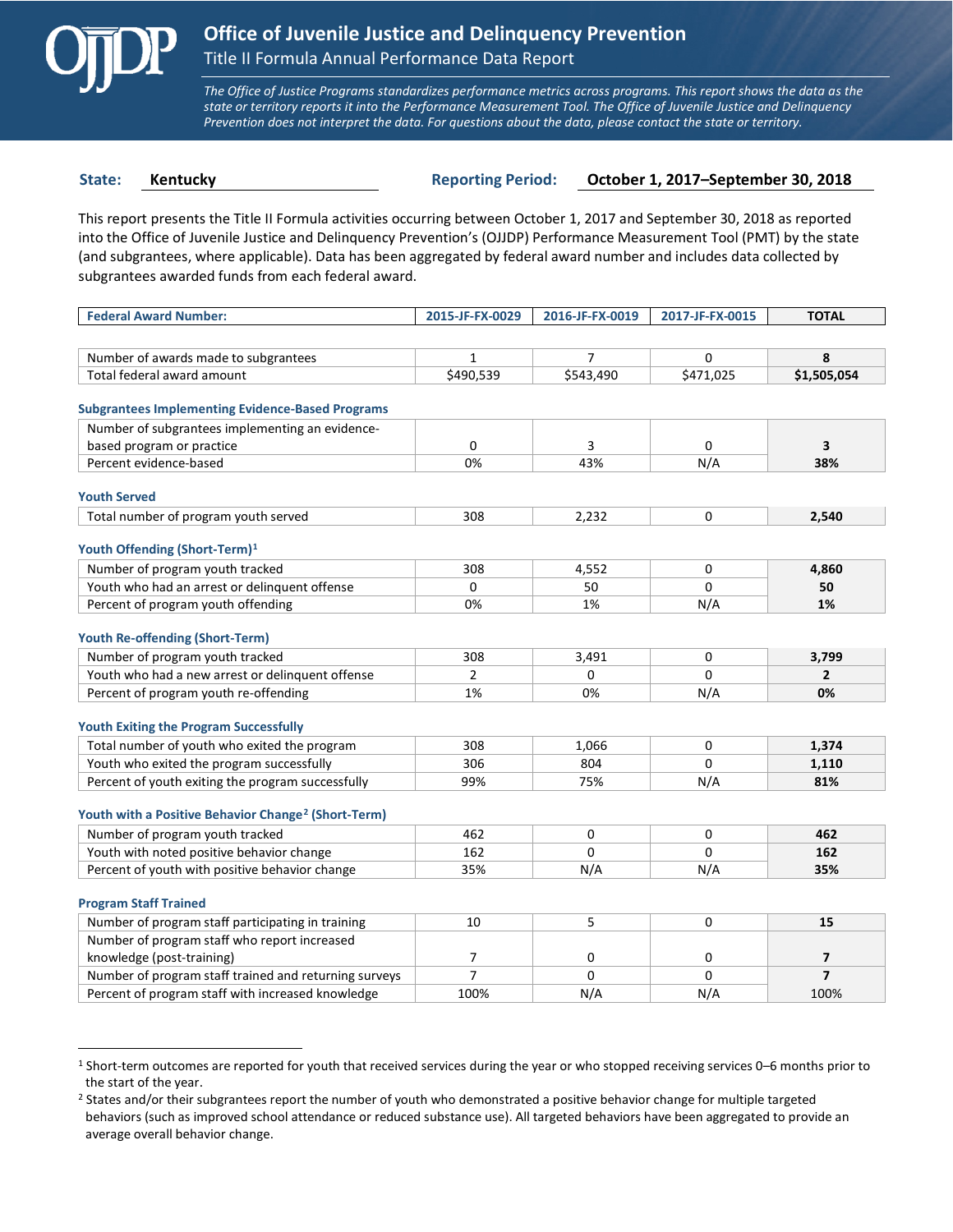# **Title II Formula Annual Performance Data Report**

## **Systems Improvement Activities**

| Number of Memorandum of Understandings developed |    |  |  |
|--------------------------------------------------|----|--|--|
| Number of program materials developed            | 14 |  |  |
| Number of planning activities conducted          |    |  |  |
| Number of program/agency policies or procedures  |    |  |  |
| created, amended, or rescinded                   |    |  |  |

# Purpose Area Allocations

OJJDP has defined 32 purpose areas that states may use their Title II funds to implement, either through subawards to local, public, and private agencies or through statewide programs. This section lists the funds allocated from each federal award to both subgrantee and statewide programs during the reporting period.<sup>[3](#page-1-0)</sup>

| <b>Purpose Area</b>                             | 2015-JF-FX-0029 | 2016-JF-FX-0019 | 2017-JF-FX-0015 | <b>TOTAL</b> |
|-------------------------------------------------|-----------------|-----------------|-----------------|--------------|
| 1. Aftercare/Reentry                            | \$0             | \$0             | \$0             | \$0          |
| 2. After School Programs                        | \$0             | \$0             | \$0             | \$0          |
| 3. Alternatives to Detention                    | \$0             | \$0             | \$0             | \$0          |
| 4. Child Abuse and Neglect                      | \$0             | \$0             | \$0             | \$0          |
| 5. Community-Based Programs and Services        | \$0             | \$0             | \$0             | \$0          |
| 6. Delinquency Prevention                       | \$0             | \$601,000       | \$0             | \$601,000    |
| 7. Gangs                                        | \$0             | \$0             | \$0             | \$0          |
| 8. Graduated and Appropriate Sanctions          | \$0             | \$0             | \$0             | \$0          |
| 9. Hate Crimes                                  | \$0             | \$0             | \$0             | \$0          |
| 10. Job Training                                | \$0             | \$0             | \$0             | \$0          |
| 11. Learning and Other Disabilities             | \$0             | \$0             | \$0             | \$0          |
| 12. Mental Health Services                      | \$0             | \$0             | \$0             | \$0          |
| 13. Mentoring, Counseling and Training Programs | \$0             | \$0             | \$0             | \$0          |
| 14. Positive Youth Development                  | \$0             | \$0             | \$0             | \$0          |
| 15. Probation                                   | \$0             | \$0             | \$0             | \$0          |
| 16. Protecting Juvenile Rights                  | \$0             | \$0             | \$0             | \$0          |
| 17. School Programs                             | \$0             | \$0             | \$0             | \$0          |
| 18. Substance and Alcohol Abuse                 | \$0             | \$0             | \$0             | \$0          |
| 19. Compliance Monitoring                       | \$0             | \$0             | \$0             | \$0          |
| 20. Deinstitutionalization of Status Offenders  | \$0             | \$0             | \$0             | \$0          |
| 21. Disproportionate Minority Contact           | \$86,650        | \$108,698       | \$0             | \$195,348    |
| 22. Diversion                                   | \$0             | \$0             | \$0             | \$0          |
| 23. Gender-Specific Services                    | \$0             | \$0             | \$0             | \$0          |
| 24. Indian Tribe Programs                       | \$0             | \$0             | \$0             | \$0          |
| 25. Indigent Defense                            | \$0             | \$0             | \$0             | \$0          |
| 26. Jail Removal                                | \$0             | \$0             | \$0             | \$0          |
| 27. Juvenile Justice System Improvement         | \$0             | \$108,792       | \$0             | \$108,792    |
| 28. Planning and Administration                 | \$0             | \$6,000         | \$0             | \$6,000      |
| 29. Reducing Probation Officer Caseloads        | \$0             | \$0             | \$0             | \$0          |
| 30. Rural Area Juvenile Programs                | \$0             | \$0             | \$0             | \$0          |
| 31. Separation of Juveniles from Adult Inmates  | \$0             | \$0             | \$0             | \$0          |
| 32. State Advisory Group (SAG) Allocation       | \$0             | \$20,000        | \$0             | \$20,000     |

<span id="page-1-0"></span><sup>&</sup>lt;sup>3</sup> The dollars shown are an estimate of total funds allocated for activities conducted for each purpose area. The PMT is not a grants management system and does not collect data on actual expenditures. For actual expenditures, please refer to the Office of Justice Programs Grants Management System (GMS).

 $\overline{a}$